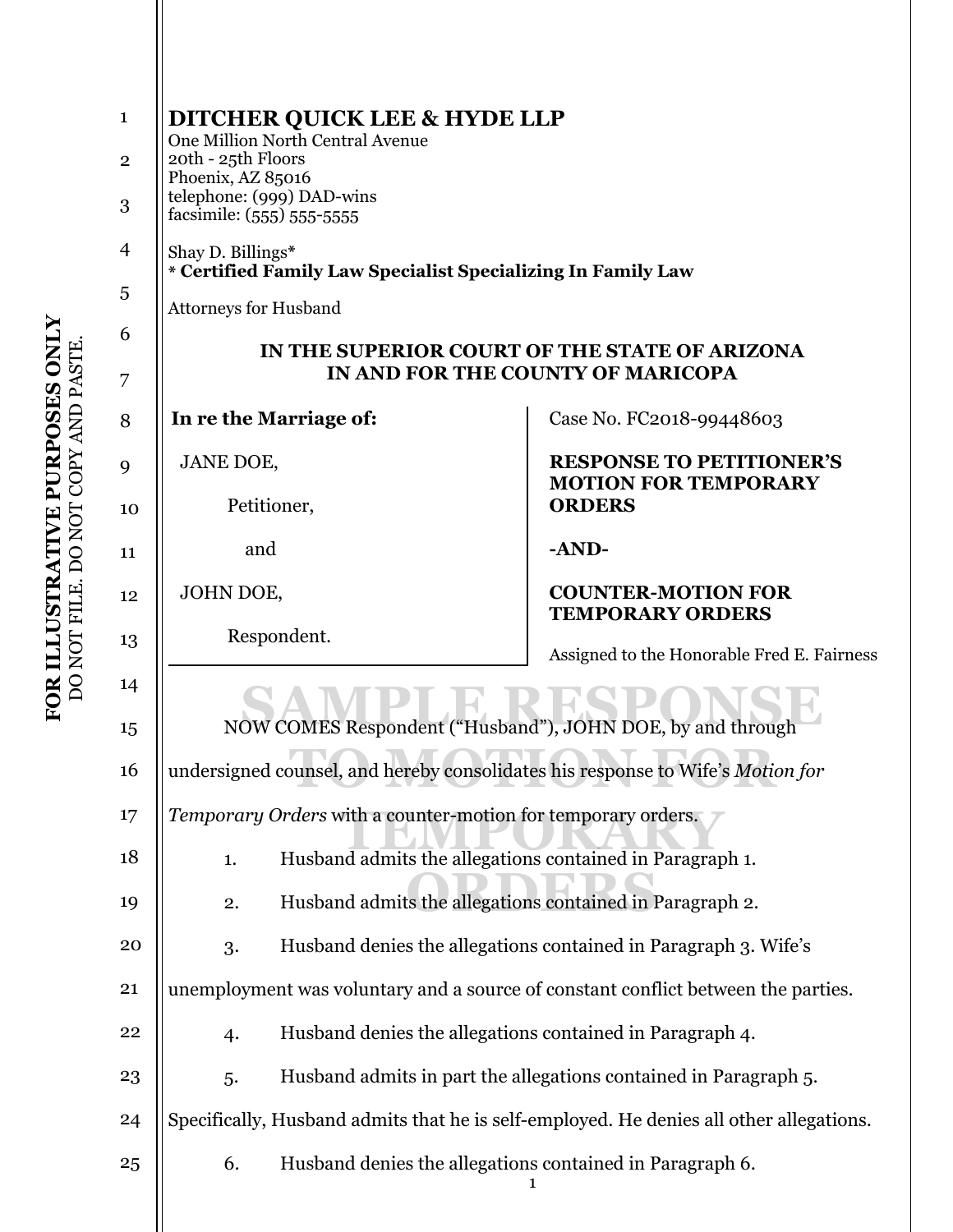| $\mathbf{1}$            | Husband neither admits nor denies the allegations contained in Paragraph<br>7.            |  |
|-------------------------|-------------------------------------------------------------------------------------------|--|
| $\overline{\mathbf{c}}$ | 7.                                                                                        |  |
| 3                       | 8.<br>Husband denies the allegations contained in Paragraph 8. Husband                    |  |
| $\overline{4}$          | cannot afford that outrageous sum, nor does Wife require it to meet her reasonable        |  |
| 5                       | needs.                                                                                    |  |
| 6                       | Husband neither admits nor denies the allegations contained in Paragraph<br>9.            |  |
| 7                       | 9.                                                                                        |  |
| 8                       | Husband admits in part the allegations contained in Paragraph 10.<br>10.                  |  |
| 9                       | Specifically, Husband admits that child support should be calculated pursuant to the      |  |
| 10                      | Guidelines. Husband denies all other allegations.                                         |  |
| 11                      | Husband denies the allegations contained in Paragraph 11. Wife failed to<br>11.           |  |
| 12                      | allege any allegations of domestic violence in her petition and requested joint legal     |  |
| 13                      | decision-making. Husband should be awarded sole legal decision-making.                    |  |
| 14                      | Husband denies the allegations contained in Paragraph 12. Wife is an<br>12.               |  |
| 15                      | alcoholic with a history of mental illness. Her parenting time should be supervised until |  |
| 16                      | she completes treatment protocol as advised during this litigation.                       |  |
| 17                      | Husband denies the allegations contained in Paragraph 13. Wife secreted<br>13.            |  |
| 18                      | significant funds into a separate account before she filed for dissolution. While Husband |  |
| 19                      | is entitled to half of those funds, the accounting can be reconciled in a final decree.   |  |
| 20                      | Husband denies the allegations contained in Paragraph 14. Wife is not<br>14.              |  |
| 21                      | entitled to attorney's fees under any statute. She should be ordered to pay a portion of  |  |
| 22                      | Husband's attorneys' fees pursuant to Ariz. Rev. Stat. § 25-324 for asserting and         |  |
| 23                      | maintaining such unreasonable positions.                                                  |  |
| 24                      | <b>GENERAL DENIAL</b>                                                                     |  |
| 25                      | Husband denies any and all allegations not specifically admitted.<br>15.<br>2             |  |
|                         |                                                                                           |  |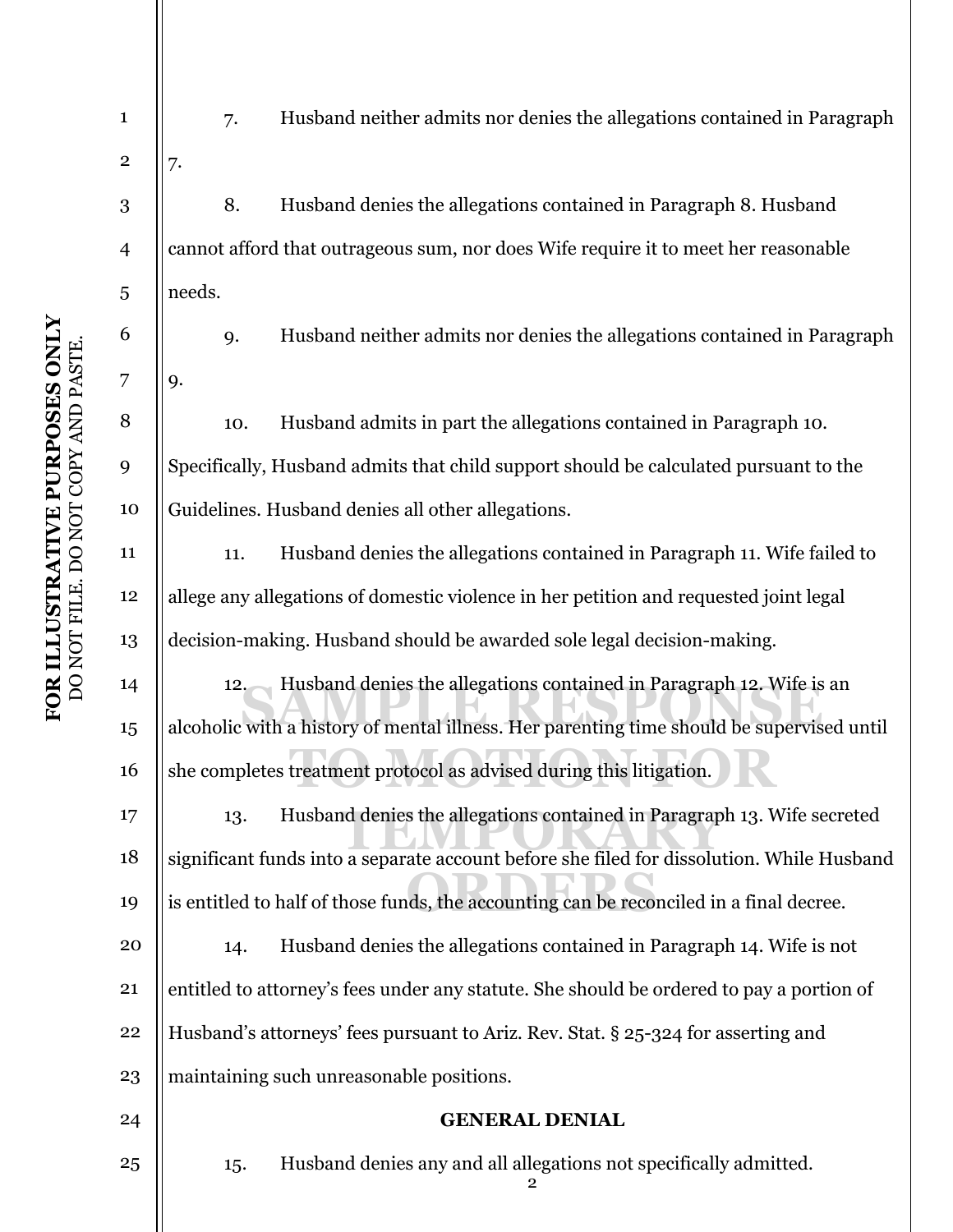| $\mathbf{1}$   |                                                                                       | <b>COUNTER-MOTION FOR TEMPORARY ORDERS</b>                                 |  |
|----------------|---------------------------------------------------------------------------------------|----------------------------------------------------------------------------|--|
| $\mathbf 2$    | 16.                                                                                   | Wife abused alcohol and prescription medication throughout the             |  |
| 3              | marriage. She should be ordered to submit immediately to a substance abuse screening  |                                                                            |  |
| $\overline{4}$ | and to enroll in Soberlink alcohol monitoring at her expense.                         |                                                                            |  |
| 5              | 17.                                                                                   | Wife's parenting time should be supervised at a court-approved facility at |  |
| 6              | her expense.                                                                          |                                                                            |  |
| 7              | 18.                                                                                   | Wife relinquished all ownership interest in the marital residence by       |  |
| 8              | disclaimer deed. The property is Husband's sole and separate property. Wife should be |                                                                            |  |
| 9              | ordered to vacate immediately.                                                        |                                                                            |  |
| 10             | <b>WHEREFORE, having fully responded to Wife's Motion for Temporary Orders,</b>       |                                                                            |  |
| 11             | Husband requests the following relief:                                                |                                                                            |  |
| 12             | A.                                                                                    | Sole legal decision-making for the parties' three children;                |  |
| 13             | <b>B.</b>                                                                             | Primary residence for the parties' three children;                         |  |
| 14             | C.                                                                                    | Wife's parenting time to be supervised at a court-approved facility;       |  |
| 15             | D.                                                                                    | Child support to be calculated pursuant to the Guidelines;                 |  |
| 16             | Ε.                                                                                    | Denial of all relief Wife requested;                                       |  |
| 17             | F.                                                                                    | Order Wife to reimburse Husband's attorney's fees related to her           |  |
| 18             | unreasonable positions;                                                               |                                                                            |  |
| 19             | G.                                                                                    | Order Wife to submit to a substance abuse evaluation;                      |  |
| 20             | H.                                                                                    | Order Wife to submit to a mental health evaluation;                        |  |
| 21             | I.                                                                                    | Order Wife to enroll in Soberlink alcohol monitoring;                      |  |
| 22             | J.                                                                                    | Any other relief the Court deems just and proper;                          |  |
| 23             |                                                                                       | <b>RESPECTFULLY SUBMITTED</b> this 19th day of January, 2019.              |  |
| 24             |                                                                                       | $\sqrt{s}$ Shay D. Billings                                                |  |
| 25             |                                                                                       | <b>Certified Family Law Specialist</b><br><b>Attorney for Husband</b><br>3 |  |
|                |                                                                                       |                                                                            |  |